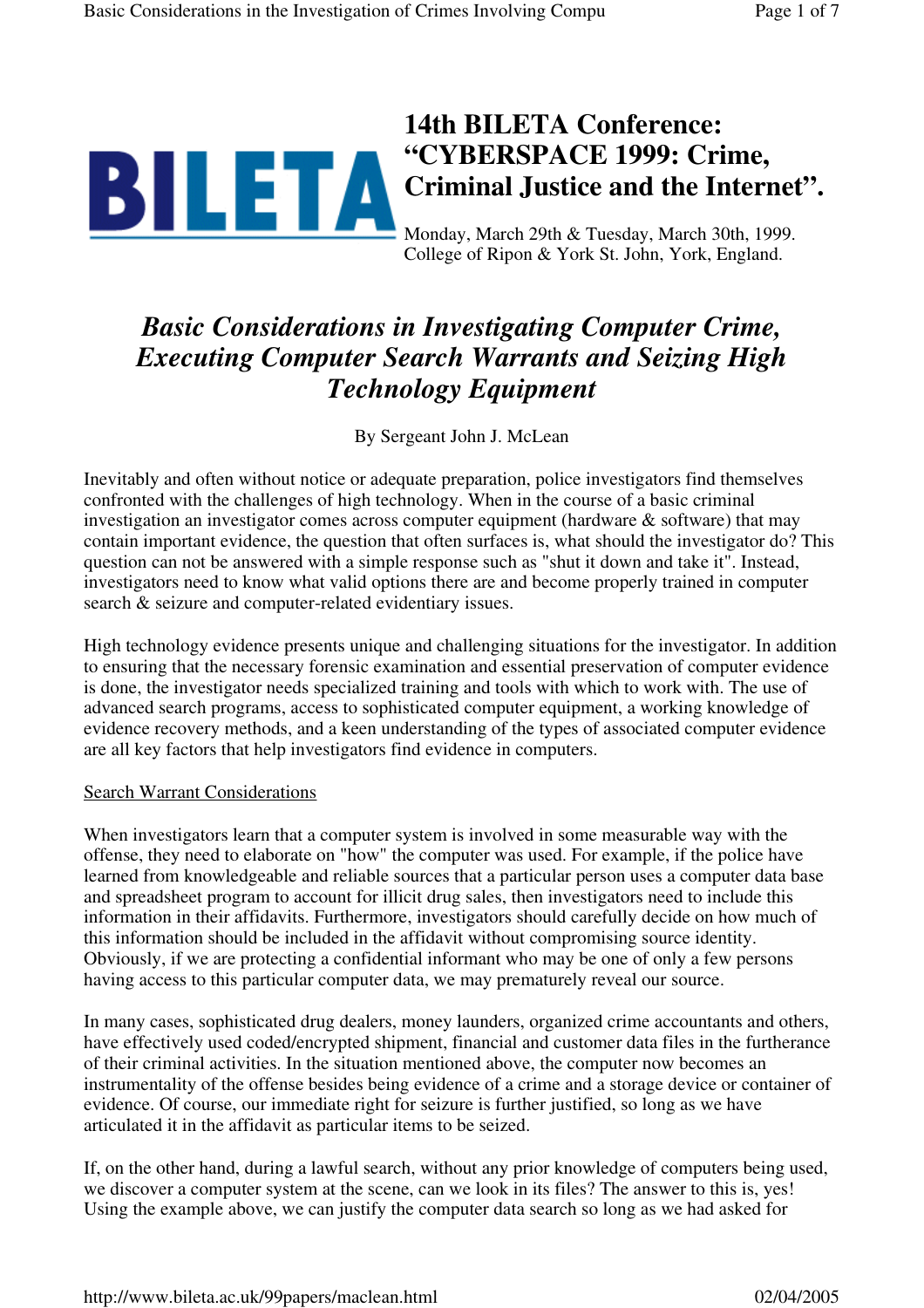judicial permission to search for records associated with illegal sales, distribution, design, manufacturing, production, cultivation, importing, and illicit use of controlled drugs. Investigators should include in their affidavits some commonly accepted language that generally describes computer evidence such as, "Any and all records pertaining to (specify), found in either electronic or written form, located in devices capable of data storage and retrieval." This should effectively cover network, desktop, laptop and pocket computers, data watches, memory telephones and most other electronic data storage systems, where evidence could be found.

Investigators are allowed to reasonably search in any place where these items (data records) could be located. Investigators should justify their search into these devices based upon some specific training, knowledge and/or experience they obtained, suggesting that the described records can in fact be stored on computer systems.

In the writing of the affidavit, investigators should to be aware of the correct computer terminology when describing the places to be searched and items to be seized. Examples of specific computer language can often be found in previous search warrants, and selected training materials. Investigators should avoid adopting so called "boiler plate" search warrants. In order to help satisfy the particularity requirement, investigators need to describe the particular computer system sought. When investigators do not know the exact description of the computer, but suspect or know of its use, then using general descriptions and definitions of a computer system might be adequate.

#### Computer Evidence

Depending on the particular crime being investigated and its relationship with various computer applications, there can be a number of specific files to look for. For instance, in child pornography cases, investigators should look for not only the graphic images, but also the associated communication and transfer programs that might have been used to capture, download, modify, view and produce the image. Programs and files such as e-mail attachments, original compressed files, news & file retrieval agents, browser programs, dial-up information, file captures, session logs and many others can have a wealth of valuable information. Associated computer evidence found in various computer files can and often will reveal the time, date, manner, location, email address, history logs, web site, file transfer location, IP Internet address and other useful information. Any computer crime investigator, worthy of his name, knows the value of such information.

#### Scope of the Investigation Search

The process of taking down a computer system depends in large upon the scope of the search, according to the system's configuration (LAN, WAN networks, mainframes, servers, PC's, etc.). If the subject of the warrant is operating on a network, then keep in mind that the ability to store evidence throughout that network is possible. When conducting controlled searches, investigators should also look at network drives, the network & local backup copies, including mirrored/redundant logical drives, the local disk drives and various removable storage drives, disks and tapes. Investigators should also know that many businesses store their backup information off-site, often with contracted third party vendors.

#### Identifying & Seizing Software/Hardware

Prior to the execution of the search warrant, the investigator should get as much information on the type of computer system they are searching for and possibly seizing. Police need to know that computer systems can comprise a number of hardware components and software. Today's computer system can obviously have a printer, mouse, monitor, modem, keyboard, central processing unit, main circuit board, expansion board, hard, floppy, tape, removable, CD-ROM/DVD and optical drives, memory modules, computer chips and so much more. Police need to be able to recognize computer equipment when they come across it and seize these items if they are within the scope of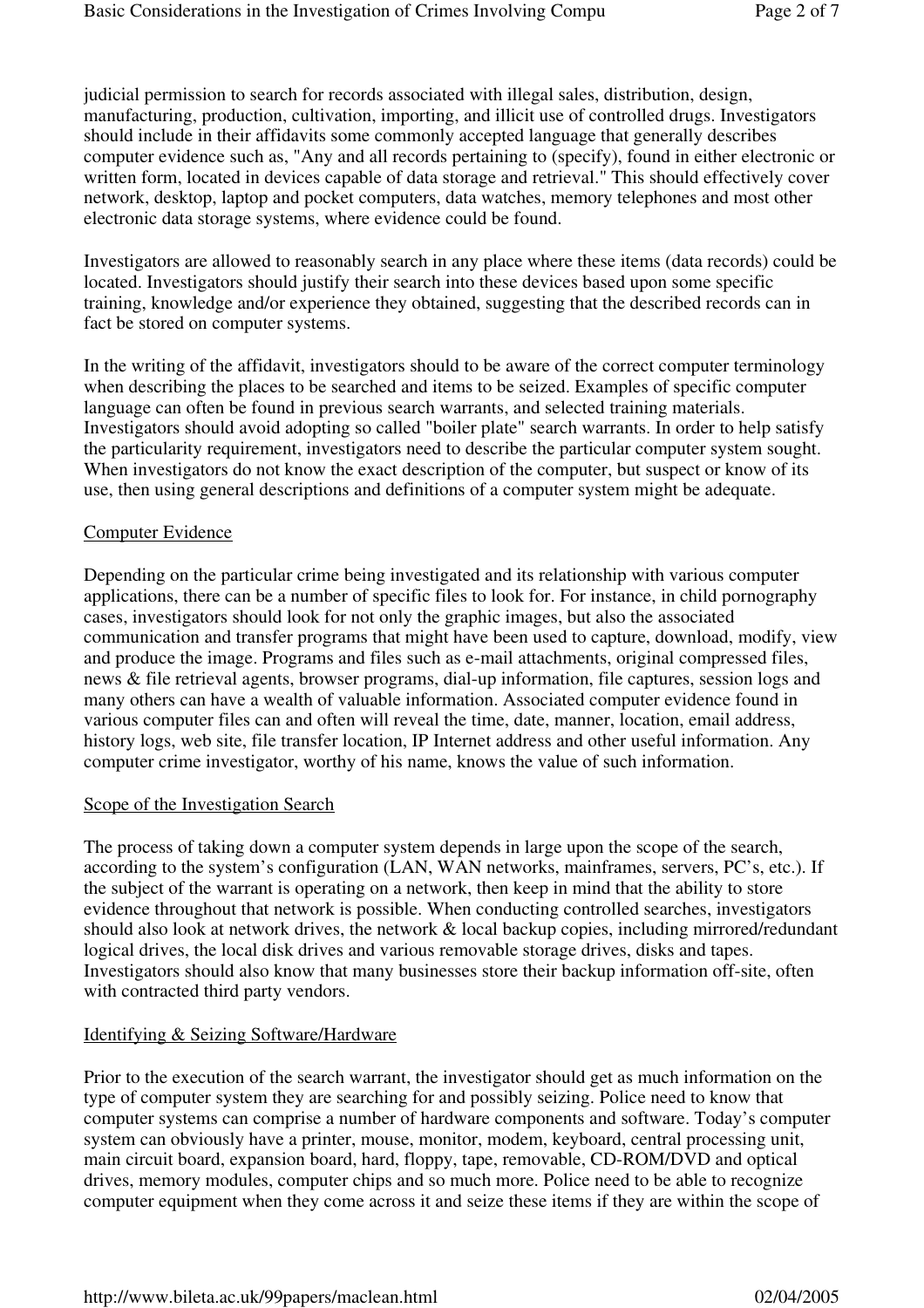the search and listed as items to be seized.

#### Network Computers

When investigators are executing a warrant on a network system, the use of a computer network expert is the recommended method, so long as the police direct and control the search. Investigators employing civilian experts or officers from other jurisdictions in executing search warrants should get judicial permission in their affidavits prior to the search. The procedure for executing local or wide area network search warrants is an exacting and detailed process, often specific to the individual computer network. Investigators should also seek the assistance from trusted, nontargeted, inside personnel. They can provide an enormous amount of detail about the computer system's configuration and structure. Remember to be careful in not making your cooperatives "agents of the government" avoiding illegal searches and interceptions. Except in rare cases, investigators will not seize an entire network of computers. Instead, a controlled forensic search and retrieval of the evidence might be done on-site.

#### Seizing Smaller, Whole Computer Systems

When investigators are dealing with smaller networks, desktops PC and workstations an attempt to justify the taking of the whole system should be based on the following criteria. When an entire organization is pervasively involved in an ongoing criminal scheme, with little legitimate business, (in non-essential services) and evidence of the crime is clearly present throughout the network, an entire system seizure might be proper.

In small desktop situations, investigators should seize the whole system, after requesting to do so in the affidavit. Investigators seizing whole systems should justified it by wording their affidavits in such a way so as to refer to the computer as a "system", dependant on set configurations to preserve "best evidence" in a state of original configuration. This can and often does include peripherals, components, manuals, and software.

In addition to the above, investigators should make every effort to lessen the inconvenience of an onsite search. Some estimates of manual data search and analyses are 1 megabyte for every 1hour of investigation work. Based on this equation, a 1-Gigabyte hard drive can take up to 1000 hours to fully examine. This equation assumes that each piece of data is decrypted, decoded, compiled, read, interpreted and printed out.

# Condition of Evidence

Computer files can be found on many other storage mediums in all sorts of deceptively modified, hidden, compressed, encrypted and semi-erased conditions. Therefor, investigators need to be technically prepared to deal with evidence found in these conditions and should mention these conditional factors in their affidavits in order to legally expand the their scope.

#### Onsite Interviews

Investigators need to seek critical information from persons present or having direct knowledge of the computer system. The most important information that investigators need is information about passwords/security devices on the system. If there is no actual custody or interrogation of the suspect asking for this information without the standard Miranda warnings is permissible, however giving the warnings is the preferred method. Sometimes by asking other persons present, the investigator can obtain the same information. Also, ask if there are onsite/offsite backups, privilege levels and access controls present in the computer system. Of course, investigators should also ask about the evidence they seek to find in the computer, relating to their case. If a person states that the evidence you seek to find is located in the computer system, a cursory examination is not necessary. However,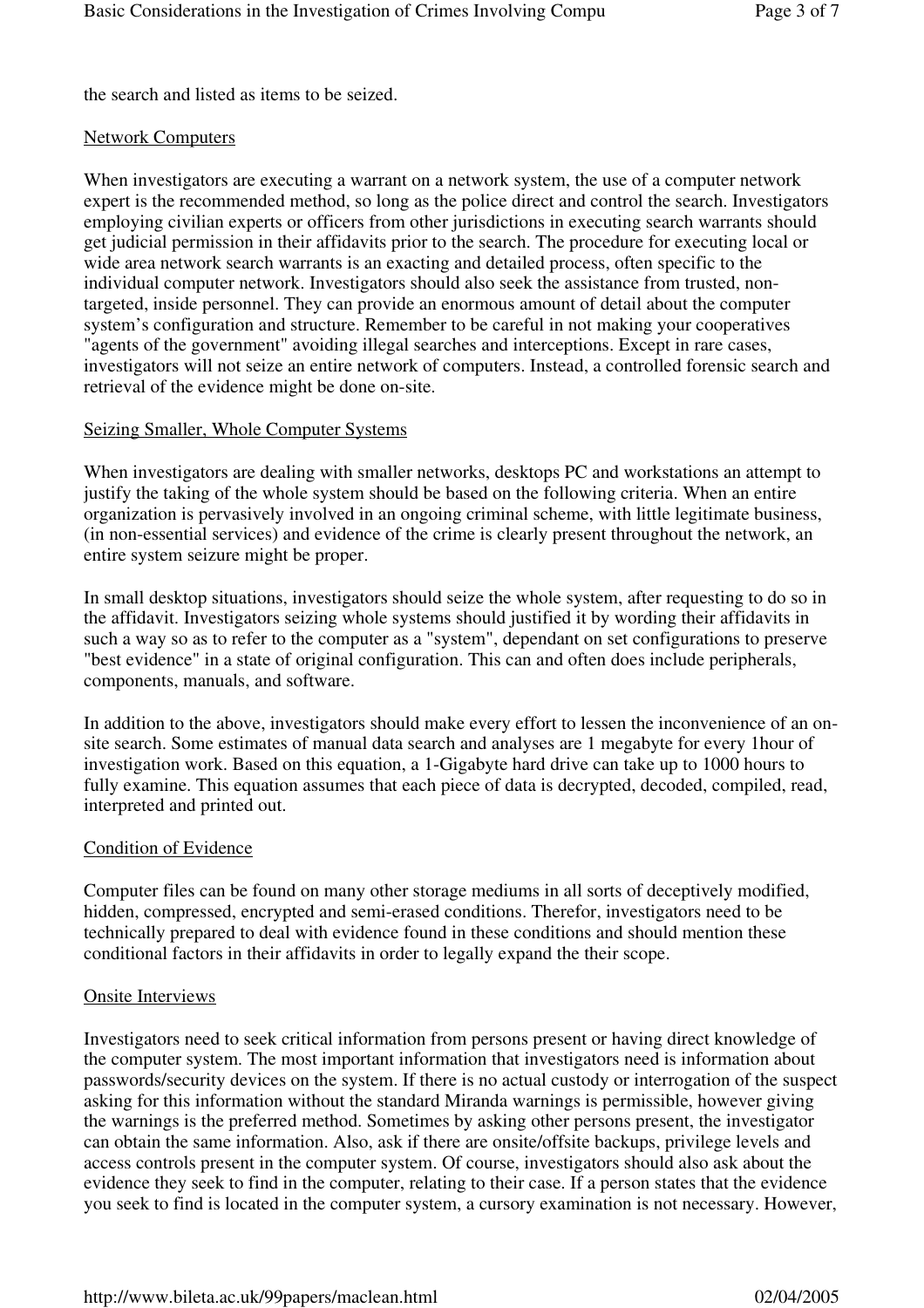don't restrict your search to the areas that the suspect directs you to look. Be prepared for evidence in multiple locations.

## Forensic Image Backup

Computer crime investigators recognize the vulnerability of electronic data and strongly suggest that forensically acceptable image duplication software be used in investigations. After the investigator makes a duplicate image of the seized media (hard drive, floppy, removable drives, etc.) and restores this backup onto another system, the original evidence should be secured away. The restored backup image (exact copy of the original) now becomes the location to search for electronic evidence. Remember a proper forensic image will copy each sector of the original media, including unused areas, data that is hidden, partially erased and encrypted, allowing the investigator to attempt restoration of data.

### Searching & Retrieving Evidence

A number of forensic tools exist that enable investigators to streamline and control their search for evidence in storage devices. A detailed list of computer forensic software is available by request. For instance, there are a number of specialized search programs that allow investigators to structure customize searches for important evidence. Investigators need to know that encrypted data and various compressed data formats will not allow these types of searches until the data is uncompressed or decrypted.

After evidence is located it needs to be understood and correlated to the case being investigation. Computer investigators utilize specialized viewer and conversion programs that can accommodate many file formats for quick viewing and printing of evidence.

#### Investigative Barriers

As mentioned earlier, investigators often encounter data in modified, protected, corrupted partially erased, compressed and hidden forms. Investigators need to become aware of these conditions and the methods employed to defeat them. These file conditions can frustrate and impede investigations. Except for high level encryption, with adequate training, and sophisticated tools, investigators can overcome most of these encountered conditions.

#### Case Expansion

Investigators need to be prepared for case expansion after seizing computer systems relating to their cases. In hacker type cases, it's not uncommon to find evidence of credit card fraud, copyright violations, telephone fraud as well as malicious destruction of computers. In some cases involving child pornography, the uncovering of local rape victims and child prostitution rings might be encountered. In online fraud cases, it's often discovered that the offenders move from location to location and from one computer based fraudulent scheme to another.

# Processing & Preparing Evidence for Prosecution

The evidence presented in trial should be the original and best evidence. For cases, where there is a huge volume of records and documents, a stipulation accepting imaged records and displayed images from the mirrored forensic hard disk image should be agreed to. This can make the data search and presentation of evidence much easy in a court setting than traditional methods. For instance, prosecutors can utilize such equipment as video/LCD projectors, multiple set monitors, high quality color printers and sophisticated image and data base software for case presentations.

Investigators should reproduce the evidence in the format and condition as close as possible to the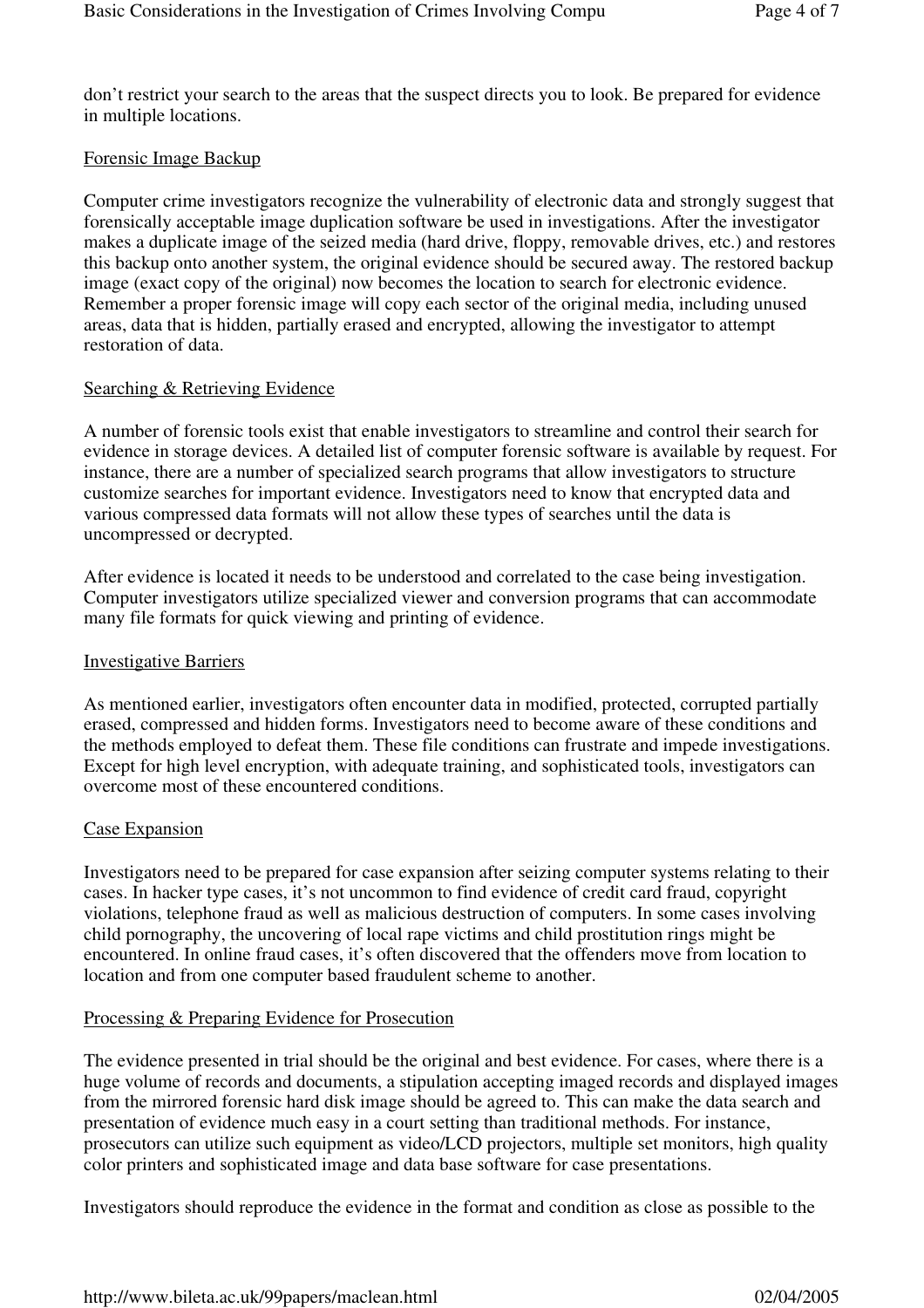state of originality. For instance, in cases involving child pornography, if the imagery was printed out and disseminated, then duplicate the printouts with the same printer. Police can enhance graphic images for the purposes of investigation, but caution should be taken on making any substantive modifications to the original evidence. Investigators need to properly document all modifications to evidence.

#### Computer Search Warrant/Seizure Guidelines

The following guidelines are not meant to be a rigid and set procedure. Rather, they are intended to generally guide the investigator. Each computer investigation should be based on the uniqueness of the particular computer system and the case being investigated.

GATHER INTELLIGENCE INFORMATION ABOUT THE CRIME MAKING NEXUS TO THE COMPUTER

OBTAIN SUBPOENAS/COURT ORDERS AND OTHER COMPULSORY PROCESSES ABOUT THE SUSPECT

DOCUMENT UNDERCOVER OPERATIONS/CAPTURE LOGS & SESSIONS AND FILE TRANSFERS

BE CAREFULL WITH "ENTRAPMENT" AND "AGENCY" ISSUES

SEEK LEGAL ADVISE & REVIEW FROM YOUR PROSECUTORS BEFORE SECURING A COMPUTER SEARCH WARRANT

DESCRIBE COMPUTER SYSTEM (GENERICALLY OR IN DETAIL IF KNOWN)

DESCRIBE THE SPECIFIC FILES/PROGRAMS CONTAINING EVIDENCE (GENERICALLY OR IN DETAIL IF KNOWN)

USE WORKABLE LANGUAGE AND UNDERSTANDABLE COMPUTER TERMINOLOGY

DEVELOP SEARCH WARRANT EXECUTION PLANS FOR TAKING DOWN COMPUTERS

CONSIDER THE TIME OF EXECUTION, BEFORE COMPUTERS ARE IN USE. ALTERNATIVELY, ONE CAN EXECUTE DURING ACTUAL USE & ONLINE TIMES (MORE RISKY)

SECURE/FREEZE COMPUTER SYSTEM DURING PROTECTIVE SWEEP

DON'T LET THE TARGET/SUSPECTS/WORKERS USE THE COMPUTER SYSTEM ANY FURTHER (THEY CAN ADVISE YOU, BUT BE CAUTIOUS WITH THEIR INSTRUCTIONS)

DON'T PULL POWER PLUGS, OR FLIP SWITCHES (YET)

TAKE VIDEO/PHOTO OF COMPUTER SCREEN DISPLAYS (IF OF EVIDENTIARY VALUE)

WITH A COMPUTER FORENSIC PERSON PRESENT - ATTEMPT TO CAPTURE UNSAVED MEMORY DATA AND MEMORY/PRINTER BUFFERS AS DUMPS TO SOME EXTERNAL MEDIA (I.E. 3.5 FLOPPY)

WITHOUT A COMPUTER FORENSIC PERSON PRESENT - PULL THE MODEM/DATA COMMUNICATION NETWORK CABLES FIRST (NETWORKS HAVE SHUTDOWN COMMANDS USUALLY RESERVED AT THE CONSOLE/ADMINISTRATOR/SUPERUSER LEVEL). LARGER NETWORKS WILL BE PROBLEMATIC/SEEK ADVICE

•. WITH A COMPUTER FORENSIC PERSON PRESENT - DO A NORMAL NETWORK/PC SHUTDOWN

•. PULL POWER CORD FROM COMPUTER - IF COMPUTER IS ALREADY TURNED OFF

•. INSERT, BUT DON'T RUN, A WRITE PROTECTED/SEIZURE DISK IN THE FLOPPY DISK DRIVES OR ANY OTHER BOOTABLE DISK DRIVES (CD-ROM/DVD/REMOVABLE DRIVES)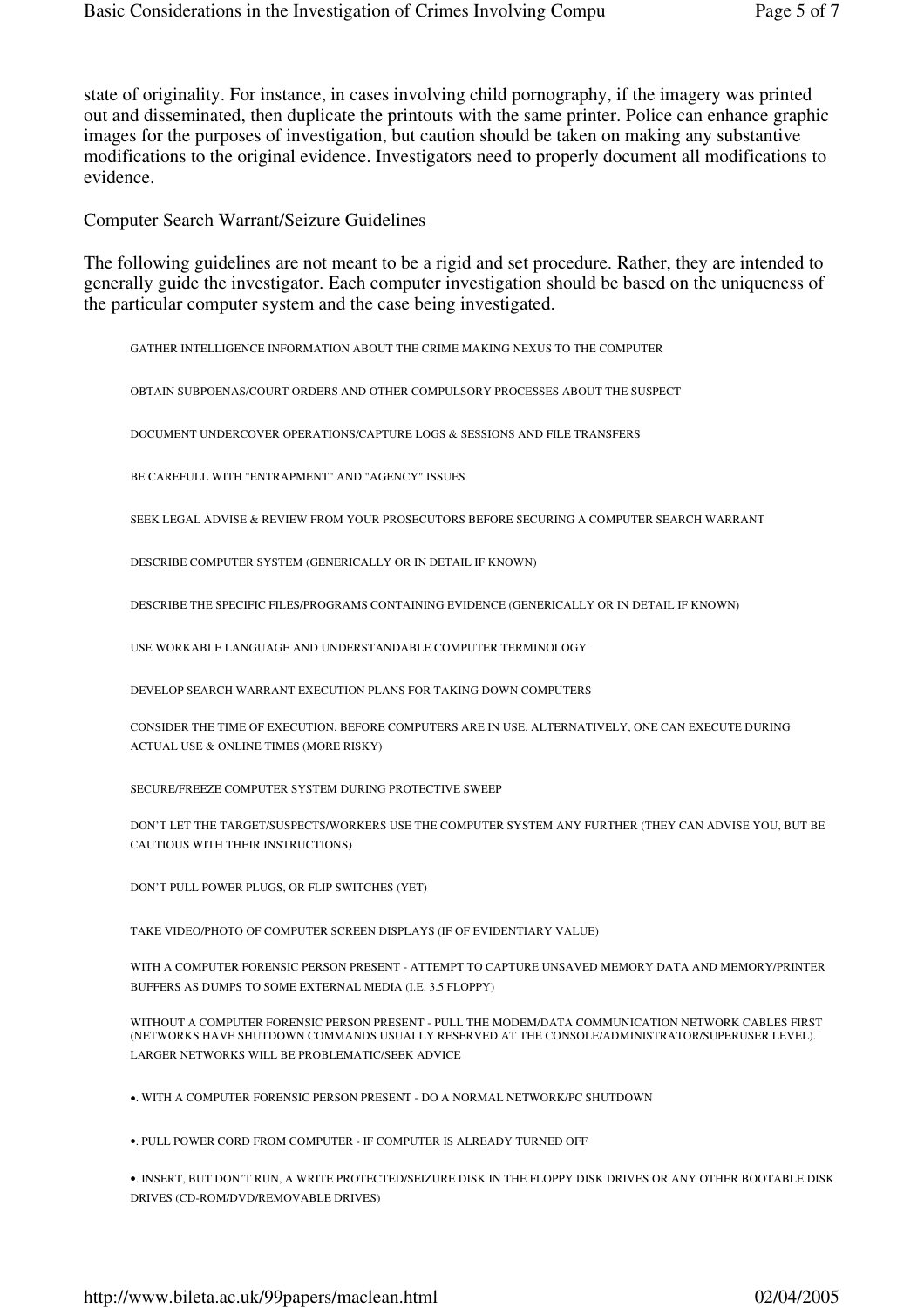•. WITH A COMPUTER FORENSIC PERSON PRESENT - IF COMPUTER IS ON, DETERMINE IF THE ENTIRE DRIVE IS ENCRYPTED (LOOKING FOR SPECIAL ENCRYPTED FILES AND UNIQUE PARTICIANS/PROGRAM SIGNATURES).

•. IF THE SYSTEM IS RUNNING & THE HARD DRIVE IS ENCRYPTED, FIRST, COMMENCE AN ON-SITE FILE-BY-FILE BACKUP THEN AN IMAGE COPY BEFORE SHUTTING DOWN THE SYSTEM (ONCE SYSTEM IS SHUT DOWN THE ENCRYPTED DRIVE MIGHT BE IMPOSSIBLE TO ACCESS)

•. IF COMPUTER IS ON CHECK FOR BIOS-CMOS LEVEL PASSWORDS, WINDOWS USER PASSWORDS, SCREEN SAVER PASSWORDS AND OTHER PROGRAM PASSWORDS. ADJUST & CHANGE THESE SETTINGS TO A POLICE PASSWORD IF POSSIBLE (DOCUMENT CHANGE)

•. IF COMPUTER IS ON, NO ENCRYPTED HARD DRIVE, DO NORMAL PC SHUT DOWN COMMANDS (LIST IS AVAILABLE FOR UNIX/LINUX/WINDOWS/SUN OS AND OTHERS)

•. PULL POWER CORD FROM COMPUTER AFTER NORMAL SYSTEM SHUT DOWN

•. SKETCH, PHOTOGRAPH AND IF POSSIBLE, VIDEO TAPE THE COMPUTER DESKTOP AREA AND REAR OF COMPUTER SYSTEM

•. DUAL LABEL ALL WIRED CONNECTIONS TO THE COMPUTER SYSTEM FOR EASY RESTORATION

•. LOCATE HANDWRITTEN NOTES AND POSSIBLE PASSWORDS NEAR THE COMPUTER

•. GATHER & SAFELY PACK (BUBBLE WRAP) ALL RELATED COMPUTER COMPONENTS, ALL COMPUTER STORAGE DEVICES (FLOPPY/HARD/CD/DVD/REMOVABLE MEDIAS, ETC.)

•. TAKE COMPUTER MANUALS, PRINTOUTS AND TECHNICAL NOTES

•. TRANSPORT COMPUTER EVIDENCE WITH EXTREME CAUTION AVIODING RADIO TRANSMITTERS, STRONG MAGNETIC FIELDS AND POWERFUL GENERATORS

•. SAFELY STORE AT ROOM TEMPERATURES COMPUTER MEDIA, DO NOT ALLOW PROLONGED EXPOSURE TO HEAT OR MOISTURE

•. UNLESS DONE ON-SITE, COMMENCE MAKING TWO FORENSIC IMAGE COPIES OF THE SEIZED MEDIA WITHIN A REASONABLE AMOUNT OF TIME (ASK FOR PERMISSION TO DO THIS IN YOUR SEARCH WARRANT)

#### Forensic & Utility Software/Hardware

Investigators conducting computer forensic examinations need some of the best utility and specialized software programs available. Forensic software programs are needed for:

Safe Seizure/Write Protection/Evidence Processing/Hardware & Software Referencing

Making Image Copies of the Seized Media

Analyzing Seized Media and Computer Systems

Password Breaking (decryption software)

Customized Data Searching

Multiple File Viewing and File & Language Conversions